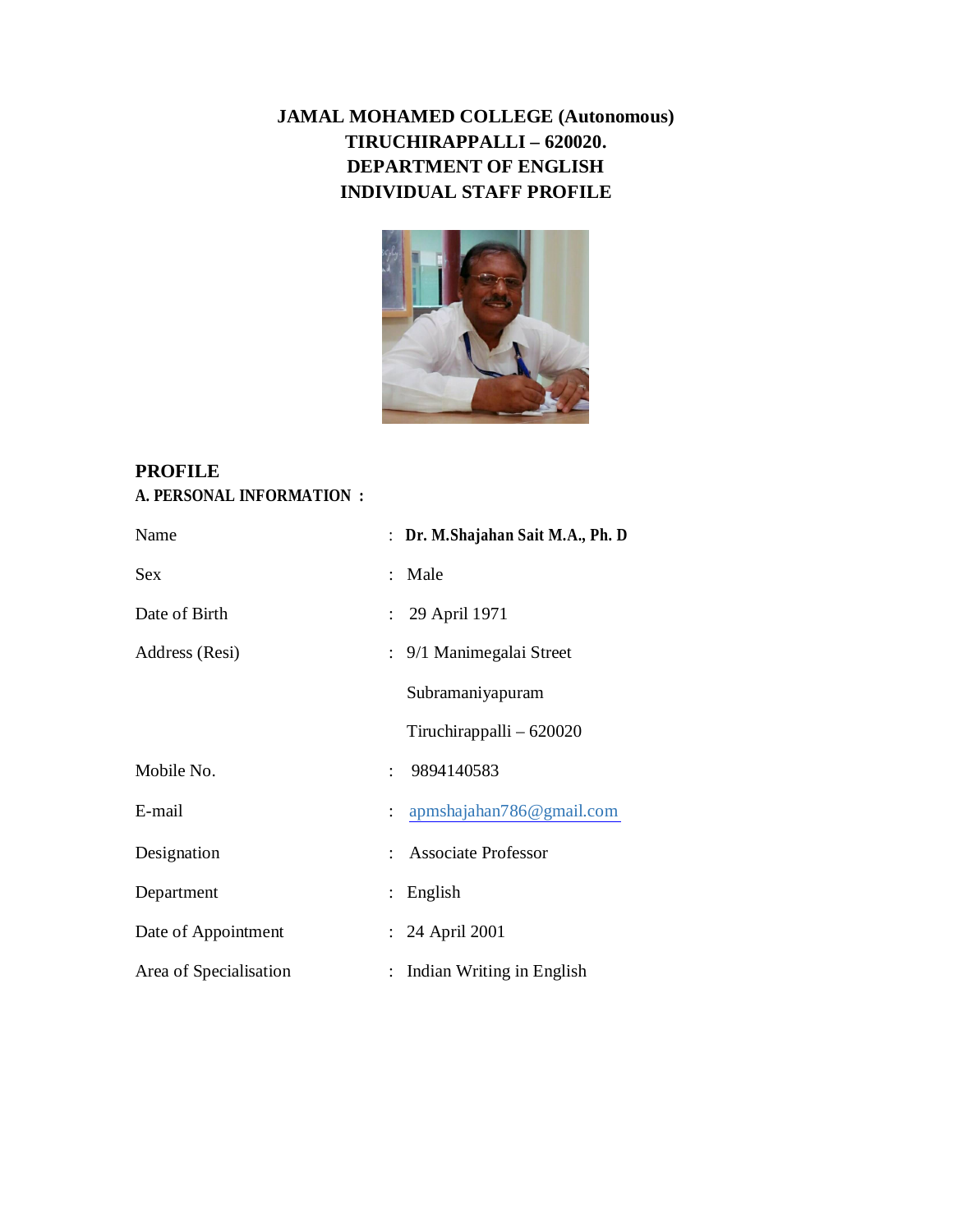| <b>B. ACADEMIC QUALIFICATIONS :</b><br><b>Examination passed</b> | Degree & Subject      | Year |
|------------------------------------------------------------------|-----------------------|------|
| (i) Master's Degree:                                             | M.A. (English)        | 1995 |
| (ii) NET/SLET:                                                   | <b>SLET</b> (English) | 2000 |
| (iii) Research Degree:                                           | Ph. D (English)       | 2014 |

#### **C.TEACHING EXPERIENCE:**

| $(i)$ U.G  | $: 20$ Years |
|------------|--------------|
| $(ii)$ P.G | : 18 Years   |

(iii) M.Phil : 7 Years

#### **D. RESEARCH EXPERIENCE:**

| <b>Research Degree</b> | : Ph.D                                                                            |
|------------------------|-----------------------------------------------------------------------------------|
| Title of the Thesis    | : A Study of the Reconciliation of Opposites in Select Plays of<br>Girish Karnad. |
| University             | : Bharathidasan University. Tiruchirappalli.                                      |

#### **E.RESEARCH GUIDANCE:**

#### 1. **Research Guidance for M. Phil Programme:**

M. Phil Guide-ship Communication No: 36271/M. Phil/RA/English/2014/Date 03-11-2014

No. of M.Phil Candidates completed and guided in the Year 2014-2020 : 21

No. of M.Phil Candidates Pursuing in the Academic Year 2020-2021 : 4

#### 2**. Research Guidance for Ph.D Programme:**

Ph.D Guideship Reference No:28437/Ph.D2/English/Recog/2015. Date 24-11-2015.

No. of Ph.D Candidates Submitted Thesis : 2

No. of Ph.D Canditates pursuing at present : 5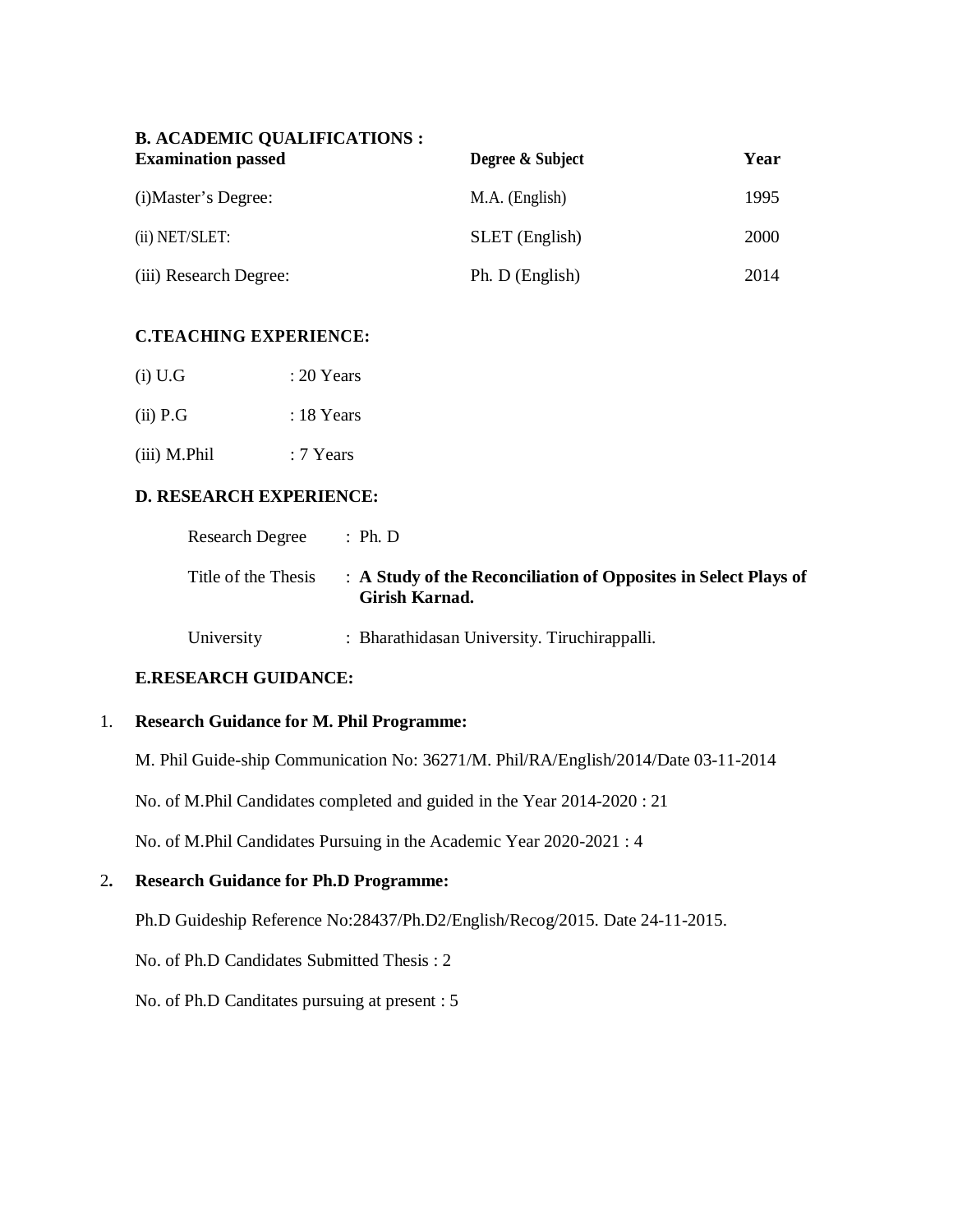#### **F. ORIENTATION & REFRESHER COURSES ATTENDED/ PARTICIPATED:**

- 1. Participated in the UGC sponsored Orientation Course from 17.05.2003 to 13.06.2003 at UGC Academic Staff College, Bharathidasan University, Tiruchirappalli and obtained the grade A.
- 2. Participated in the UGC sponsored "INTER DISCIPLINARY" REFRESHER COURSE on TRANSLATION AND TEXT BOOK WRITING" conducted by the Department of Translation, Tamil University, Thanjavur from 25.01.2006 to 14.02.2006 (21 days) and obtained A grade.
- 3. Participated in the UGC Sponsored Refresher Course in English- (xiv) from 02.08.2011 to 22.08.2011 at UGC – Academic Staff College, Bharathidasan University, Tiruchirappalli and obtained the grade A.
- 4. Participated in the UGC Sponsored Refresher Course XII Plan Period in English held from 08.05.2012 to 28.05.2012 at UGC - Academic Staff College, Bharathiar University, Coimbatore and obtained 'A' grade.

### **G. SEMINARS/ CONFERENCES/ WORKSHOPS ATTENDED/ PARTICIPATED AND PRESENTED PAPERS:**

- 1. Attended the National Seminar on NEW DIRECTIONS IN 20<sup>TH</sup> CENTURY PLAYS, THEATRE AND PERFORMANCE conducted by the Department of English, Sri Sarada College for Women (Autonomous), Salem on 11.08. 2003 and presented a research paper, "Suppression of Woman in Girish Karnad's Naga-Mandala."
- 2. Participated and presented a research paper entitled " Desire and the Lack of Desire Dialectic: AStudy of Girish Karnad's Yayati " in a one day National Seminar on INDIAN WRITING IN ENGLISH (FICTION, POETRY AND DRAMA) organised by the Research Centre in English, VHNSN College, Virudhunagar on  $14<sup>th</sup>$  March, 2012.
- 3. Attended the UGC Sponsored Two Day National Seminar on RECENT TRENDS IN LITERARY, CULTURAL AND CRITICAL THEORIES organised by P.G & Research Department of English, Periyar E.V.R. College, Tiruchi on 21st & 22nd March 2012 and presented a research paper entitled "Dialectics of Subaltern and Hegemonic Forces: A Study of Indira Parthasarathy's The Legend of Nandan."
- 4. Attended the One Day International Level Conference on LITERATURES OF THE EAST AND WEST IN TRANSLATION hosted by the P.G. & Research Department of English, H.H. The Rajah's College, Pudukkottai on  $28<sup>th</sup>$  March 2012 and presented a research paper " East West Reconciliation: A Dialectic study of Girish Karnad's Wedding Album."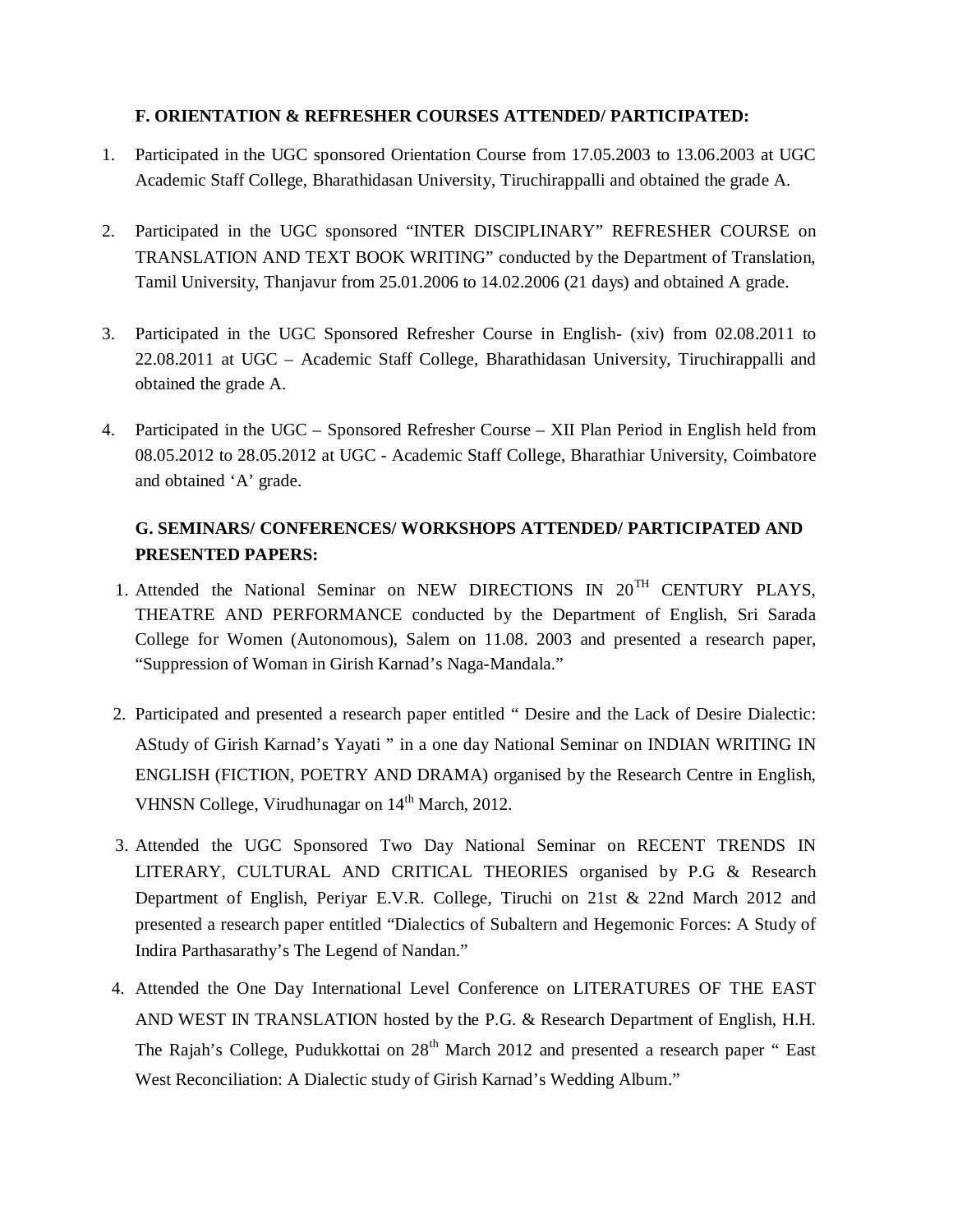- 5. Attended the IACS Sponsored Two Day International Seminar on CANADIAN STUDIES hosted by the P.G. & Research Department of English, H.H. The Rajah's College, Pudukkottai on 6<sup>th</sup> and 7<sup>th</sup> September, 2013 and presented a research paper "Symbol of Survival in Margaret Atwood's Survival: A Thematic Guide to Canadian Literature."
- 6. Participated and Presented a research paper "Reconciliation of Eastern Idealism and Western Realism in Girish Karnad's The Dreams of Tipu Sultan" in the UGC Sponsored National Seminar on INDIAN WRITING IN ENGLISH; A LITERARY UPRISING jointly organised by the Department of English, Mannar Thirumalai Naicker College, Madurai- 4 and TJELLS (The Journal for English Language and Literary Studies) held on 28<sup>th</sup> September, 2013.
- 7. Participated and presented a research paper " A Fusion of Religion and Education for Promoting Community Cohesion" in the National Seminar on LITERARY CONFABULATION 2013 – LANGUAGE, LITERATURE & LINGUISTICS organised by the Department of English, Udaya College of Arts and Science, Ammandivilai, Kanyakumari District, held on 11<sup>th</sup> October 2013.
- 8. Attended the National Conference on INDIAN LITERATURE ON MARGINALITY IN ENGLISH hosted by the Department of English, Annai Fathima College of Arts & Science, Thirumangalam, Madurai on 18<sup>th</sup> October 2013 and presented a research paper titled "Social" Marginality and Modernity in Girish Karnad's Wedding Album."
- 9. Attended and presented a research paper titled "Women's Education: A Social Advancement" in the National Conference on WOMEN'S EDUCATION IN INDIAN SOCIETY: NEED FOR NEW PERSPECTIVE jointly organised by the Department of Sociology, Fatima College (Autonomous), Madurai; Readers Forum, The Madura College (Autonomous), Madurai; VERGAL (ROOTS), The Educational Trust, Madurai; and NEED TRUST, NPO/NGO, Madurai, held on 26<sup>th</sup> October 2013 at Fatima College, Madurai.
- 10. Attended and presented a research paper titled "Re Critiquing Girish Karnad's Plays as Human Rights Literature" in the International seminar on COMMON WEALTH LITERATURE IN ENGLISH organized by the Research Centre in English, V.H.N.S.N College, Virudhunagar, held on 27 th February, 2015.
- 11. Participated in the Two- Day National Seminar on AFRICAN DIASPORA AND THE CROSS CULTURAL AESTHETICS held in the Department of English, Bharathidasan University, Tiruchirappalli during November 18 & 19, 2011.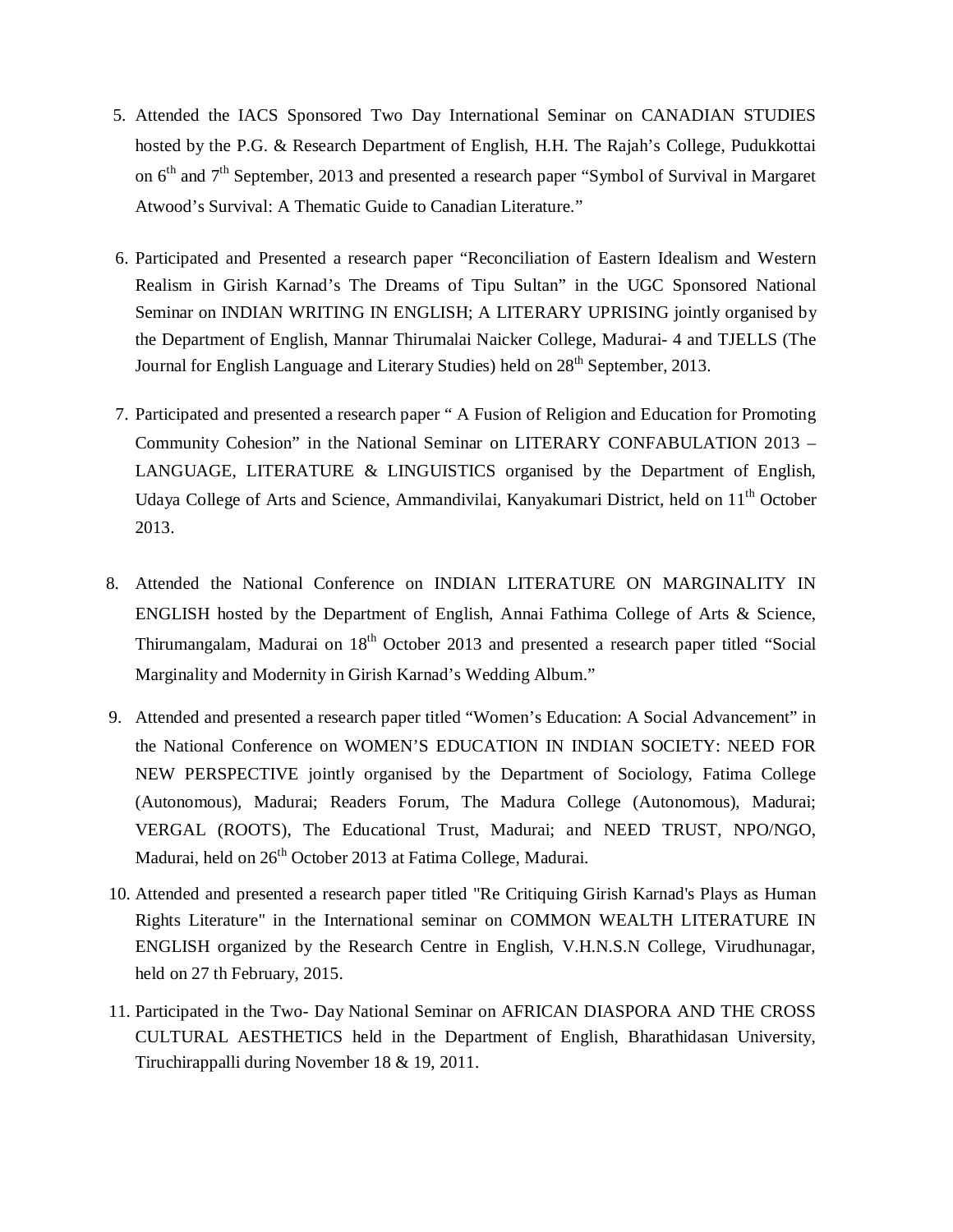- 12. Attended the Workshop on E.L.T organised by the US CONSULATE GENERAL, Chennai held on September15, 2011 at Bishop Heber College (Autonomous), Tiruchirappalli.
- 13. Participated and presented a research paper entitled Tara as an Immigrant Image in Bharati Mukherjee's Desirable Daughters in the National Conference on CULTURE, LANGUAGE & LITERATURE, organized by the Department of English held at Loyola College of Arts and Science, Namakkal on  $10^{th}$  December 2018.
- 14. Participated and presentd a research paper entitled The New Woman's Quest for Identity and the Pursuit of Happiness in Select Novels of Shobhaa De in the National Conference on CULTURE, LANGUAGE & LITERATURE, organized by the Department of English held at Loyola College of Arts and Science, Namakkal on  $10^{th}$  December 2018.
- 15. Presented a research paper entitled women's Quest for Identity, Voice and Space in a Patriarchal Society in Shobhaa De's Second Thoughts at A One Day National Conference on GENDER POLITICS IN LITERATURE organized by the Department of English, Kongu Arts and Science College (Autonomous) Nanjanapuram, Erode – 638107 held on  $3<sup>rd</sup>$  October 2019.
- 16. Participated and presented a research Paper entitled Reconceptualizing The Age Old Patriarchal Notion of Womanhood in Shobhaa De's Strange Obsession, at the National conference on VOICING THE VOICE OF THE VOICELESS : SEEKING SPACE THROUGH LITERATURE held in February 25, 2020 at Department of English, Sree Saraswathi Thyagaraja College (Autonomous) Pollachi – 642107.

#### **H. PUBLICATIONS OF RESEARCH PAPERS / ARTICLES IN THE BOOKS WITH ISBN:**

- 1. A Research Paper titled "Desire and the Lack of Desire Dialectic: A Study of Girish Karnad's Yayati" was published in INSIGHTS INTO INDIAN WRITING IN ENGLISH. Editors J.Samuel Kirubahar, R.Selvam, and A.K.Muthusamy. Virudhunagar. Research Centre in English, 2012, pp 480-486. ISBN 978-93-81723-03-6.
- 2. A Research Paper titled "East West Reconciliation: A Dialectic study of Girish Karnad's Wedding Album" was published in LITERATURES OF THE EAST AND WEST IN TRANSLATION. Editors Prof.S.Mary Hemalatha, & Dr. S.Ganesan. Jaitech Publications. Chennai. 2012, pp 89-96. ISBN 978-93-80624-65-5.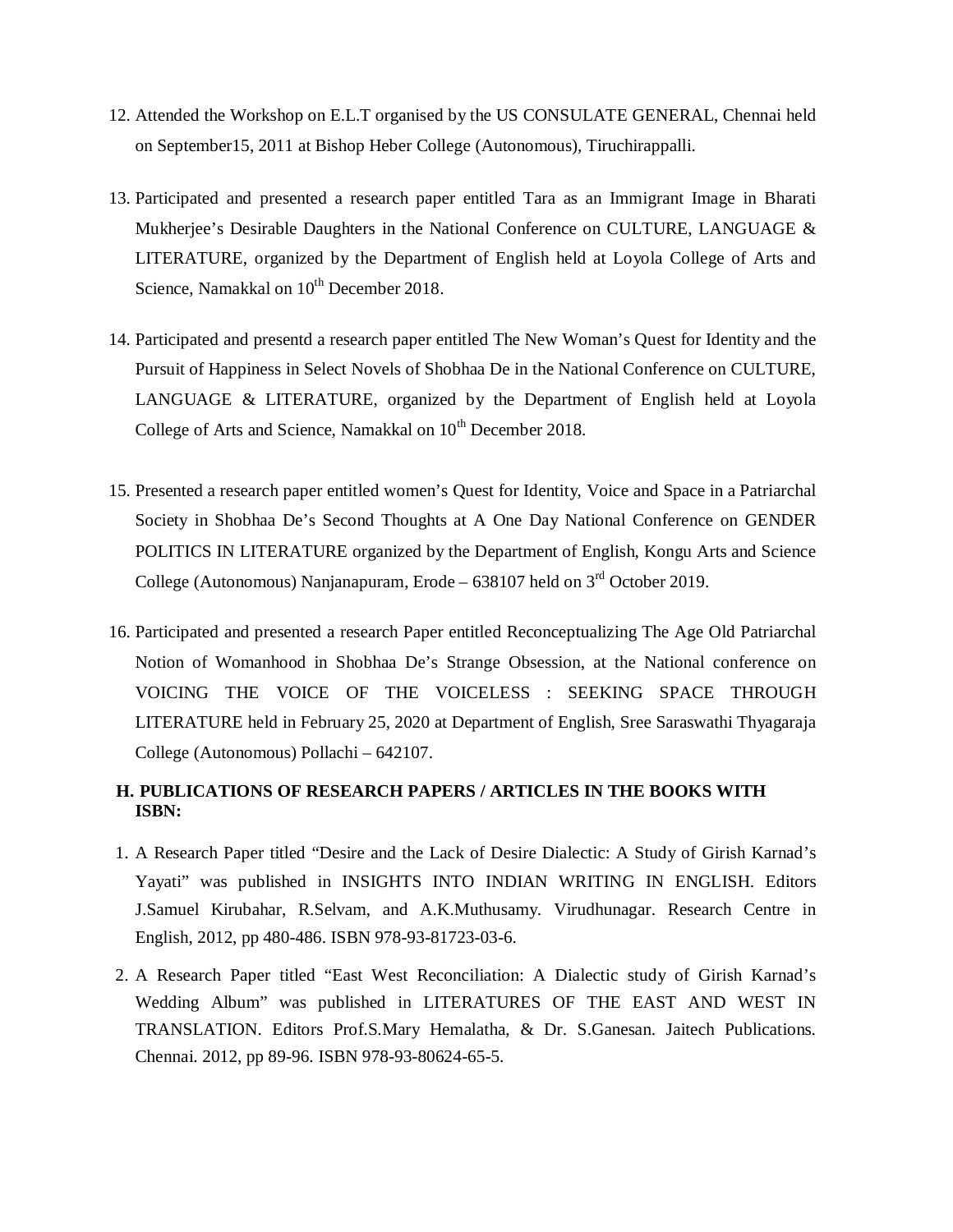- 3. A Research Paper titled "Dialectics of Subaltern and Hegemonic Forces: A Study of Indira Parthasarathy's The Legend of Nandan" was published in ESSAYS ON LITERARY THEORY. Editor Dr.T. Jayakumar. Pavai Publications. Chennai. 2013.pp 12-21. ISBN 978-81-7735-745-5.
- 4. A Research Paper titled "Symbol of Survival in Margaret Atwood's Survival: A Thematic Guide to Canadian Literature" was published in IDEAL PARTNERSHIPS CANADA AND INDIA – 2013 NEW DREAMS, NEW CHALLENGES. Editors. Dr.S.Ganesan & Prof.S.Mary Hemalatha. Q Publications. Coimbatore. 2013. pp 210-213. ISBN 978-93-808000-21-9.
- 5. A Research Paper titled "Social Marginality and Modernity", was published in MARGINALITY: REFLECTIONS FROM INDIAN LITERATURE. Editors Dr. S. Balakrishnan, Mr.P.Bose, Mr.B.P.Pereira, Ms.M. Sudhadevi. Vergal Publications. Madurai. 2013. pp 239-242. ISBN 978-81-928113-1-4.
- 6. A Research Paper titled "Re Critiquing Girish Karnad's Plays as Human Rights Literature", was published in COMMONWEALTH LITERATURE: A CRITICAL ORIENTATION. Editors: J.Samuel Kirubahar, R.Suriya Prakash Narayanan. V.H.N.S.N College, Virudhunagar.2015. pp 21 - 25. ISBN 978-93-81723-33-3.

#### **I. PUBLICATIONS OF RESEARCH PAPERS IN THE INTERNATIONAL JOURNALS :**

- 1. A Research Paper titled "Reconciliation of Eastern Idealism and Western Realism in Girish Karnad's The Dreams of Tipu Sultan", was published in HERMES, An International Bi-annual Literary Research Journal Vol. VI Issue II September 2014 pp 58-65. ISSN 0975-3516.
- 2. "Depiction of casteism in Arundhathi Roy's The God of small Things" PP 157-159. JAMAL ACADEMIC RESEARCH JOURNAL : An Inter Disciplinary. Special Issue, 23<sup>rd</sup> February 2017. ISSN 0973-0303.
- 3. "A Comparative Study of Self Identity in Alice Munro's meneseteung and Katherine Mansfield's Preclude. PP 45-47. SHANLAX INTERNATIONAL JOURNAL OF ENGLISH, Vol.5, No.2, March 2017, ISSN 2320-2645.
- 4. Enunciation of Rootless woman in Bharati Mukherjee's The Tiger's Daughter. PP 1-3 REVIEW OF RESEARCH, UGC Approved Journal No : 48514, Volume-7, Issue 10, July 2018, ISSN : 2249-894X.
- 5. Marginalization of Indian women in De's socialite Evenings. PP 388-395. Interrogating the self : the post colonial prerogative : A collection of Critical Essays. Vol.1 TJELLS (The Journal for English Language and Literary Studies) March 2018, ISSN : 2249-2151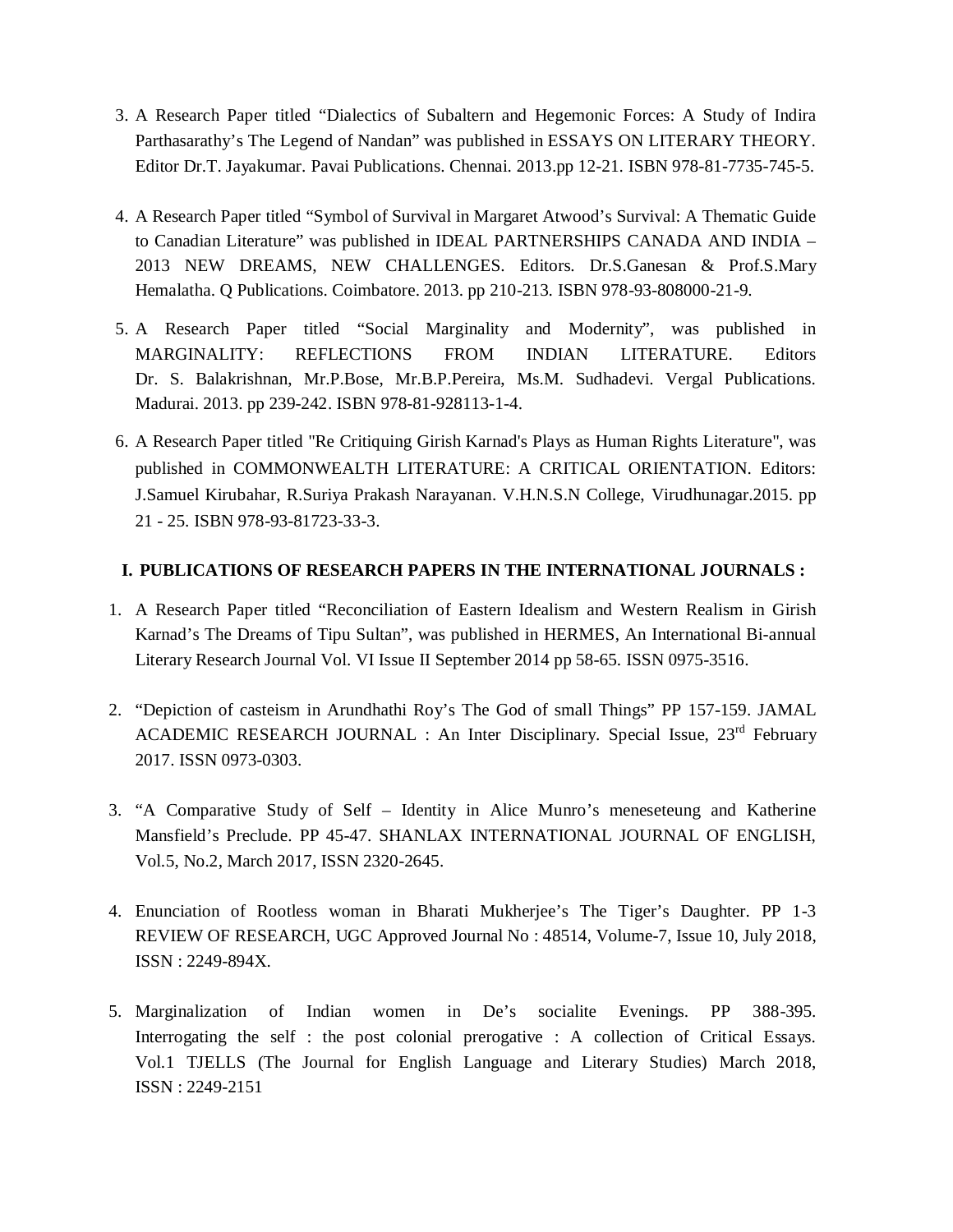- 6. Tara as an Immigrant Image in Bharati Mukherjee's Desirable Daughters. PP 718-723 IJELLH (International Journal of English Language. Literature in Humanities. Indexed, Peer Reviewed (Refereed) UGC Approved Journal, Vol.6, Issue, 12 December 2018. ISSN : 2321-7065
- 7. The New Woman's Quest for Identity and the Pursuit of Happiness in Select Novels of Shobhaa De. PP 699-706. IJELLH International Journal of English Language, Literature in Humanities, Indexed, Peer Reviewed (Refereed) UGC Approved Journal Vol.6, Issue 12 December 2018. ISSN : 2321-7065.
- 8. Gender Marginals in Shobhaa De's starry Nights PP 25-27. HERMES An International Biannual Literary Research Journal. Vol. X, Issue 2, March 2018. ISSN : 0975-3516
- 9. The personal Identity of Indian Migrant Women In The Select Novels of Bharati Mukhergee. Pp – 10637 – 10643, THINK INDIA JOURNAL (UGC Care Approved International Indexed and Referred Journal, Impact Factor 6.2) Vol 22 – Issue 14 – December 2019 ISSN : 0971-1260.

# **J. PARTICIPATION IN THE SEMINARS/ WORKSHOPS HOSTED BY P.G AND RESEARCH DEPARTMENT OF ENGLISH, JAMAL MOHAMED COLLEGE (Autonomous) TRICHY:**

- 1. Participated in the National Seminar on "Canadian Studies Gender Issues: Canada and India" Sponsored by IACS, New Delhi, during  $27<sup>th</sup>$  &  $28<sup>th</sup>$  March 2003.
- 2. Attended the State Level Seminar on "Gender Issues: Texts and Contexts in Recent Post-Colonial Literatures" during  $14<sup>th</sup> \& 15<sup>th</sup>$  September 2004.
- 3. Attended the UGC Sponsored State Level Seminar on "Recent Approaches to Modern English Criticism and Their Impact on Reading and Teaching Practices" during 14<sup>th</sup> and 15<sup>th</sup> September 2005.
- 4. Participated in the UGC Sponsored State Level Seminar on "Human Rights and Values in Education" on  $7<sup>th</sup>$  March 2007.
- 5. Attended the UGC Sponsored State Level Seminar on "Education Reforms" on  $12<sup>th</sup>$  March 2010.
- 6. Attended the State Level Seminar on "Gender Issues in Indian Writing in English" on 20<sup>th</sup> January 2011.
- 7. Participated in the National Level Seminar on "Cultural Contours in Contemporary English Literature" on 21<sup>st</sup> January, 2013.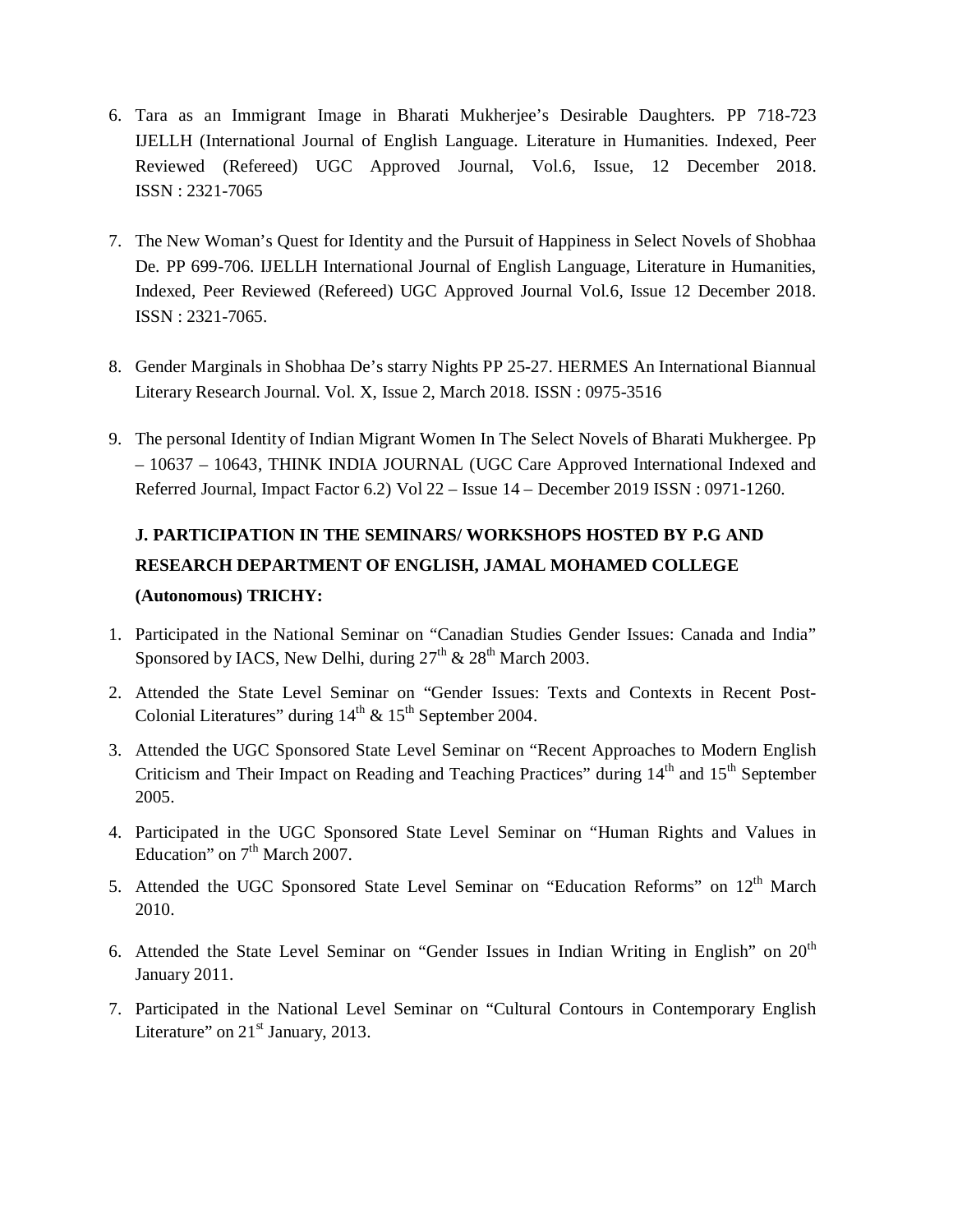- 8. Attended TANSCHE & UGC sponsored Three Day Workshop on "Curriculum Development and Evaluation" organised by UGC Academic Staff College, Bharathidasan University during 2 -4 March 2006.
- 9. Participated and earned special recognition for attending A One Day State Level Workshop on Soft Skills on 29<sup>th</sup> February 2012.
- 10. Participated in the State Level Workshop on "Recent Trends and Techniques in English Language Teaching" under UGC Autonomous Grant held on 26<sup>th</sup> February 2014.
- 11. Participated in the National Seminar on Dialectics of Diasporic Literature: Trends and Techniques held on 21 January 2015.
- 12. Participated in the National Seminar on Identities and Realities: Texts and Contexts in Post Colonial Literatures on 12<sup>th</sup> January 2016.
- 13. Participated and chaired a session Memoirs and Inhuman Values in South Asian Fiction in the National Seminar on South Asian Fiction : Strategies of Survival and Revival Since 1995 on 23<sup>rd</sup> February 2017.
- 14. Attended and acted as session incharge and steering committee member in International Conference on Universality in Contemporary Reality : Envisioning / (Re) Visioning post modern Literature on 21<sup>st</sup> February 2018.
- 15. Participated and chaired a session called "The Other side : Men and Feminism" in the National Seminar on "Feminity and Marginality : Changes and Challenges in Contemporary society" on 7<sup>th</sup> February 2019.
- 16. Participated in the one-day Workshop on 'The Role of a Teacher in the Present Scenario' Organized by the Internal Quality Assurance Cell of JMC on 07.01.2017.
- 17. Participated in the UGC CPE sponsored Two-Day workshop on Professional Development for Academic Leadership in Curriculum Design organized by Curriculum Development Cell, JMC, Trichy on  $18<sup>th</sup>$  and  $19<sup>th</sup>$  January 2019.
- 18. Participated and acted as Organizing Secretary in A One Day National Level Workshop on "Foresight and Insight : Approaches to Literary Theory and Criticism" held on  $12<sup>th</sup>$  February 2020.